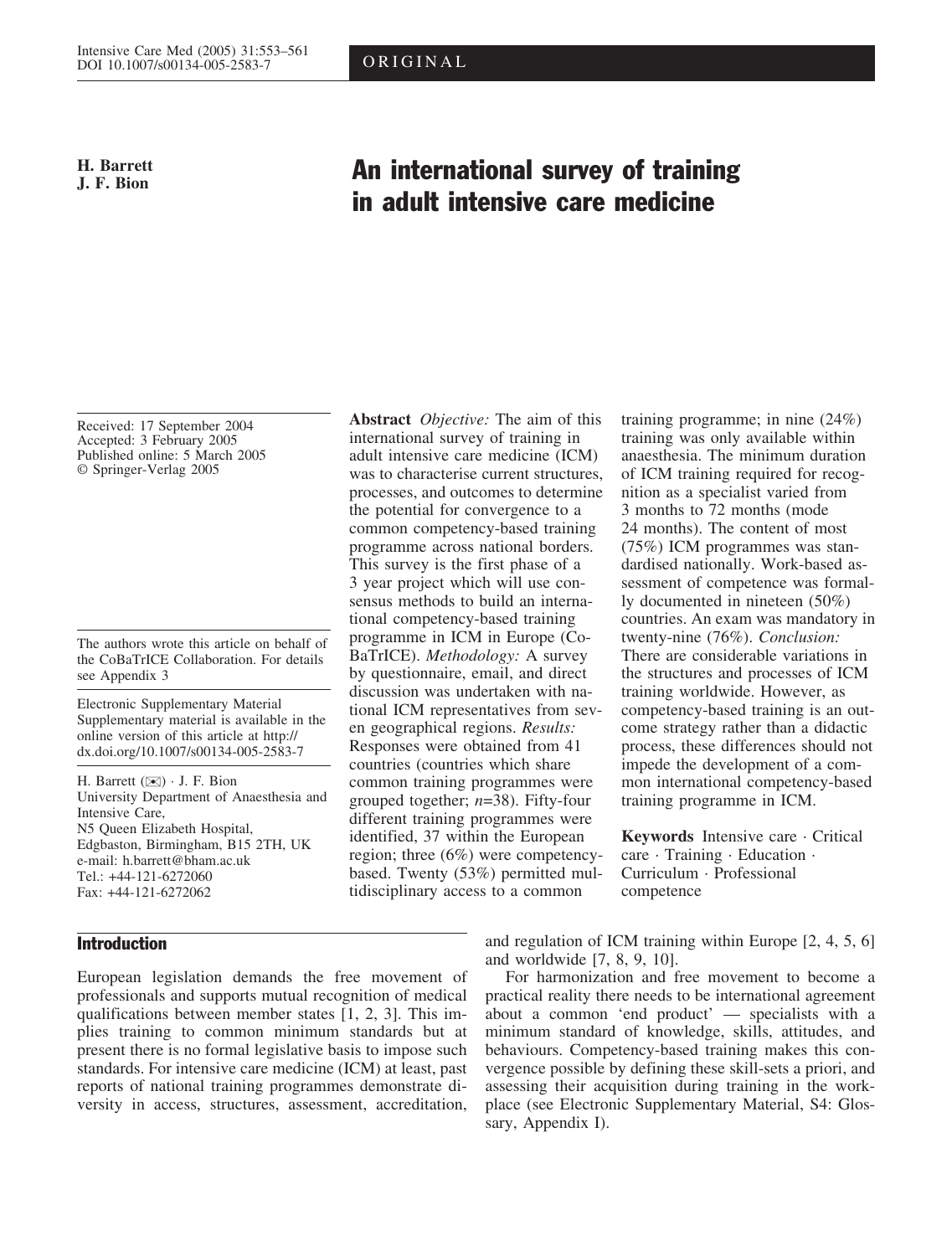The ESICM survey in 1998 did not specifically identify any competency-based training (CBT) programmes at that time [5]. Since this report, efforts to harmonise standards of ICM training through the provision of guidelines and recommendations have been made at both European and international levels [2, 10, 11, 12, 13]. However, there is still no formal international consensus about what the outcomes of specialist training should be.

Competency-based training in Intensive Care Medicine in Europe (CoBaTrICE) is a unique project which will use consensus techniques to define the competencies required of a specialist in ICM, link these competencies to a syllabus and relevant educational resources, and provide guidelines for the standardised assessment of competence in the workplace. In the first phase of this project, we have conducted a survey of adult intensive care training programmes throughout Europe and other world regions. The purpose of this survey was to determine whether CBT is now being developed for ICM, and to review current national educational structures, processes, and outcomes in order to explore possible barriers to implementation. Preliminary results have previously been presented in abstract [14].

# **Methods**

Organisations responsible for training in intensive care medicine in Europe and six other geographical regions were invited to participate in CoBaTrICE. A specialist in ICM who had the explicit support of their national society or training organisation was identified as the National Coordinator (Europe) or Reporter (other world regions) in each country which agreed to participate.

A self report survey was distributed by email to these national coordinators and reporters. Following initial review, further clarification was sought by email, telephone and personal meetings over 6 months. The survey determined for each country the structure, content and format of ICM training, methods of assessment and accreditation, and the regulatory framework (Table 1 and ESM: S5: Appendix II).

The diversity of definitions meant that it was not sufficient simply to ask if a training programme was competency-based (although this was asked directly during the clarification period); we attempted to obtain training documents, curricula, and assessment guidelines, where available, in order to identify the fundamental components of a CBT programme outlined in Appendix 1. The extent to which the characteristics of CBT (Appendix 1) are applied within current programmes was also explored within the questionnaire (See ESM: S5)

## **Results**

### Responses

Survey responses were obtained from 41 countries, 29 of which were in the European region. Clarification was sought from all participants; four did not respond, thus data for these countries is incomplete.

Countries which share common training programmes have been grouped together; these are Denmark, Norway, and Sweden (Scandinavia), and Australia and New Zealand (ANZ). Data analysis is therefore based on 38 countries or regional groupings. In ten (26%), national ICM training programmes are new or their development is nearing implementation. For this survey we have therefore used these new programmes as the current descriptor (Table 1).

#### Structures

Formal adult ICM training programmes are available in 36 of the 38 countries or regions surveyed. ICM training is not available in Cyprus as there is no university medical school. In the Ivory Coast, ICM is an integral part of a 12 month Emergency Medicine programme and cannot be identified explicitly.

Fifty-four different training programmes have been identified, 37 of which are within the European region. There is considerable diversity in the way these programmes are structured, with some countries offering a single training programme, others multiple, and each training programme may be accessed by one or by several pathways. The structure of these training programmes can be classified according to four models: supra-speciality (39%), single sub-speciality (22%), multiple sub-speciality (30%), and primary speciality (9%) (Appendix 2).

## Supra-speciality model

The most frequent structure of training is the supra-speciality model which permits multidisciplinary access from a range of base specialities (for example, internal medicine, surgery, anaesthesia) to a common ICM training programme. Training may be undertaken during and/or after base speciality training in a modular or single block format.

## Single sub-speciality model

Thirteen European countries (34%), offer a single subspeciality model of training in which access to ICM is limited to trainees from anaesthesiology. In 9 of these 13 countries, this is the sole model of training, and only anaesthetic trainees can undertake an ICM programme. The Nordic countries (Scandinavia and Finland) share a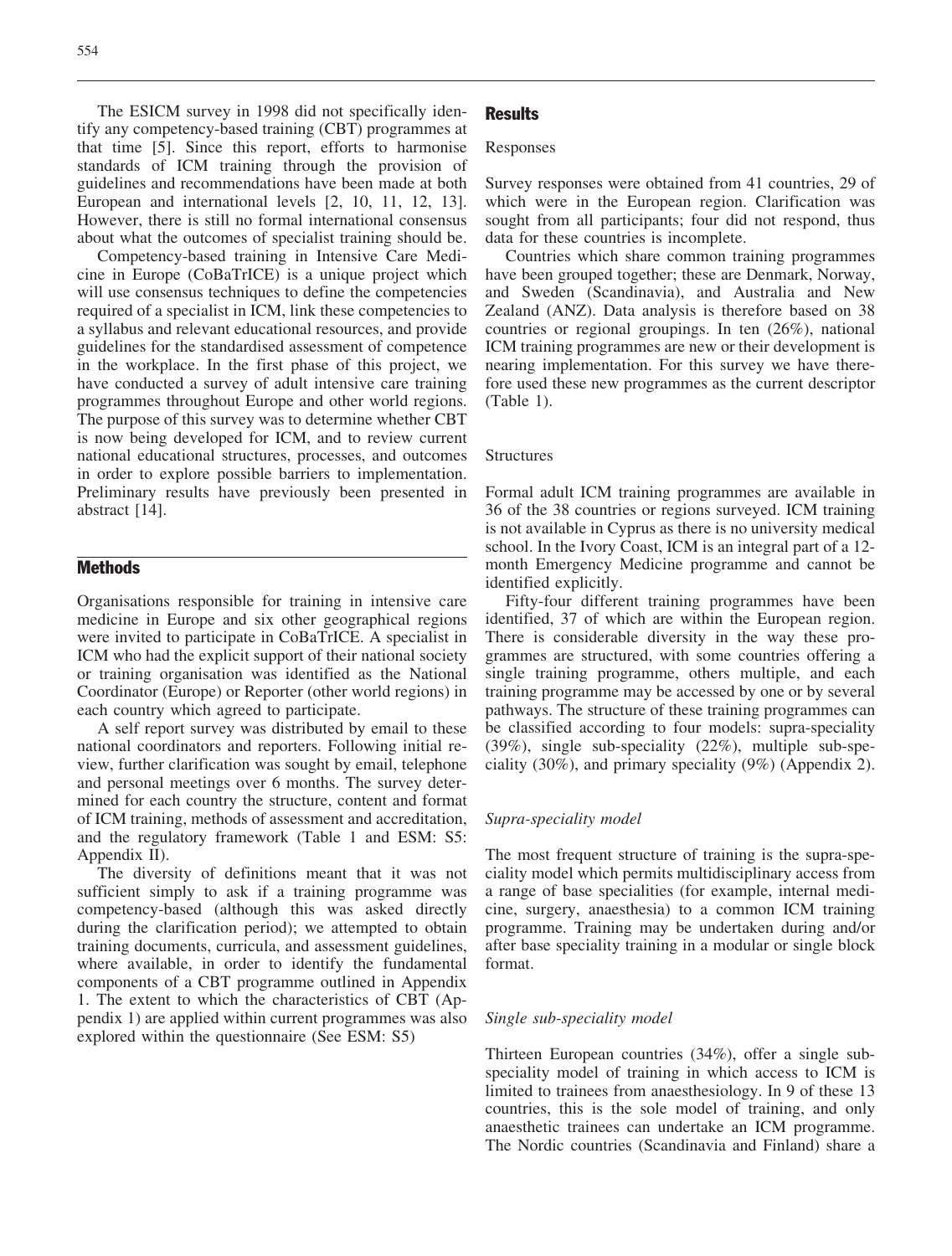| Summary of data<br>Table 1                                                                                                                                                                                              |                          |                                    |                |                       |                          |          |             |                                    |              |                            |                                                   |                  |                  |                  |                     |                                                              |                        |               |                                           |                             |              |
|-------------------------------------------------------------------------------------------------------------------------------------------------------------------------------------------------------------------------|--------------------------|------------------------------------|----------------|-----------------------|--------------------------|----------|-------------|------------------------------------|--------------|----------------------------|---------------------------------------------------|------------------|------------------|------------------|---------------------|--------------------------------------------------------------|------------------------|---------------|-------------------------------------------|-----------------------------|--------------|
|                                                                                                                                                                                                                         | Argentina                | Austria                            | <b>ANZ</b>     | Belgium               | Baril                    | Bulgaria | Canada      | Croatia                            | Cyprus       | Egypt<br>$\simeq$<br>Czech | Estonia                                           | Finland          | France           | Germany          | Greece              | Kong<br>Hong                                                 | Hungary                | India         | Indonesia                                 | Ireland                     | Israel       |
| Number of formal                                                                                                                                                                                                        | $\overline{\phantom{0}}$ |                                    |                |                       |                          |          |             | $\circ$                            |              |                            |                                                   | ្លែ              | $\sim$           |                  |                     |                                                              | $\mathbf{r}$<br>$\sim$ | $\sim$        |                                           |                             |              |
| ICM training programmes<br>Models of training                                                                                                                                                                           | Sı                       | Mu/Su                              | È              | ઝ                     | $\overline{\mathbf{s}}$  | s,       | Su          | 5                                  | ö.           | Š                          | 迈                                                 | SwSi             | Su/Si            | š                | ಹ                   | 占                                                            | Si/Su                  | Sı            | 5                                         | S,                          | $\tilde{s}$  |
| Multidisciplinary access<br>Su/Si/Mu/Pr)                                                                                                                                                                                | Y                        | $\succ$                            |                |                       | ≻                        | z        | ≻           |                                    | $\mathbb{Z}$ |                            | z                                                 | $\rightarrow$    | $\rightarrow$    | ≻                | $\rightarrow$       | Z                                                            | $\rightarrow$          | ≻             |                                           |                             |              |
| Number of National<br>to ICM training                                                                                                                                                                                   | $\circ$                  | $\sim$                             |                |                       |                          |          |             |                                    | $\circ$      |                            |                                                   | $\mathbf{C}$     | $\mathbf{C}$     |                  | $\circ$             |                                                              | $\sim$                 | $\circ$       |                                           |                             |              |
| Competency-based training<br>Training under reviewdev<br>Type of accreditation<br>(D/B/S/No)<br>ICM curricula                                                                                                           | SD<br>z                  | D/B/<br>ZZ                         | SD             | z<br>≏                | $\mathbb{Z}$<br>$\Box$   |          | ZQ<br>≻     | ZZO                                | <b>ZZA</b>   | $Z \geq \alpha$            | $Z \geq \alpha$                                   | $zz\overline{a}$ | $zz\overline{a}$ | <b>ZZA</b>       | ZZQ                 | $zz\overline{s}$                                             | $Z \geq 0$             | z<br>≏        | z<br>≏                                    | ZZQ                         | ZZQ          |
| Assessment of                                                                                                                                                                                                           |                          |                                    | $\Box$         | $\boxed{\phantom{a}}$ | É.                       |          | $\Box$      |                                    |              |                            |                                                   |                  | $\Box$           | $\Box$           |                     | $\Box$                                                       | $\Box$                 |               |                                           |                             |              |
| Named coordinator<br>Exam (M/O/No)<br>progress (F/I)                                                                                                                                                                    | z                        | MMo                                | Σ              | ⋝                     | ≍≻                       | ⋝        | $2^{\circ}$ |                                    | Σz           | ≍≻                         | ≍≍                                                | ≍≻               | ≍≻               | ○                | ≍≻                  | Σ                                                            | ≍≍                     | ⋝             | ≅                                         | ≅≻                          | Σz           |
| Unit approval/minimum<br>for training                                                                                                                                                                                   |                          |                                    |                |                       | ≻                        |          |             |                                    | z            |                            |                                                   | $\rightarrow$    |                  |                  | ≻                   |                                                              |                        |               |                                           |                             | ↣            |
| Approval via external visit<br>standards teaching centre<br>Inadequate trainers' time                                                                                                                                   | z≻                       | z                                  | z              |                       | ≻                        | z        | ≻<br>z      | z                                  | ZZ           | $Z \ge$                    | z≻                                                | z>               | ZZ               | ヱ>               | z≻                  |                                                              | $Z \ge$                |               | z                                         |                             |              |
| is a national challenge<br>Inadequate trainees' time                                                                                                                                                                    | Υ                        | z                                  | ≻              | ≻                     | ≻                        | z        | z           | z<br>z                             | z            | z                          | z                                                 | z                | z                | ≻                | z                   | z                                                            | z                      | ≻             | z                                         | ≻                           | z            |
| is a national challenge<br>educational resources/<br>Inadequate local                                                                                                                                                   | ≻                        | $\simeq$                           | z              | z                     | z                        | z        | Z           | Z<br>z                             | Z            | Z                          | z                                                 | Z                | Z                | z                | z                   | Z                                                            | ⋗                      | ≻             | ⋗                                         | z                           | Z            |
| There is formal protected<br>internet access                                                                                                                                                                            | Υ                        | Y                                  | ≻              | Y                     | ≻                        |          |             | z<br>z                             | z            | ↣                          | z                                                 | z                | ≻                | z                | z                   | z                                                            | z                      | Y             | z                                         | z                           | ≻            |
| teaching time for trainess<br>Undergraduate ICM<br>training (F/I/No)                                                                                                                                                    | $\tilde{z}$              | $\rm \stackrel{\circ}{\mathbf{Z}}$ | $\overline{ }$ | $\mathbbm{L}$         | $\mathbb{L}$             | 匞        | $\boxed{1}$ | τ,                                 |              | 工                          | 工                                                 | $\mathbb{L}$     | $\mathbb{L}$     | $\mathbf{L}$     |                     | $\mathbb{L}$                                                 | $\mathbb{L}$           | $\frac{1}{2}$ |                                           | $\boxed{1}$                 | $\mathbb{L}$ |
| continued<br>Table 1                                                                                                                                                                                                    |                          |                                    |                |                       |                          |          |             |                                    |              |                            |                                                   |                  |                  |                  |                     |                                                              |                        |               |                                           |                             |              |
|                                                                                                                                                                                                                         | Italy                    |                                    | Ivory Coast    | Latvia                | Lithuania                | Malaysia |             | Netherlands                        | Poland       | Portugal                   | Scandinavia                                       |                  | Slovakia         | Slovenia         | Spain               | Switzerland                                                  | Turkey                 | UK            | <b>USA</b>                                |                             | <b>TOTAL</b> |
| Number of formal                                                                                                                                                                                                        |                          | $\circ$                            |                |                       |                          |          |             |                                    |              |                            | $\stackrel{*}{=}$                                 |                  |                  | $\overline{1}$ p |                     |                                                              | 1 p                    |               | $\overline{ }$                            | 54                          |              |
| ICM training programmes<br>Models of training                                                                                                                                                                           | s                        | <<br>Si                            |                | ö,                    | 迈                        | F.       | 5           |                                    | s            | $\tilde{\mathbf{s}}$       | 迈                                                 | ಬಾ               |                  | Su               | Pr/Si               | 소                                                            | 5                      | 5             | Σū                                        |                             |              |
| Multidisciplinary access<br>to ICM training<br>(Su/Si/Mu/Pr)                                                                                                                                                            | z                        | ξ                                  |                | z                     | z                        |          |             |                                    | z            | $\succ$                    | z                                                 | z                |                  | ↘                | z                   |                                                              |                        |               | ≻                                         | $Y = 25$                    |              |
| Number of National<br>ICM curricula                                                                                                                                                                                     |                          | $\leq$                             |                |                       |                          |          |             |                                    |              | $\widehat{P}$              |                                                   |                  |                  |                  |                     |                                                              |                        |               |                                           | $\ddot{c}$                  |              |
| Competency-based training<br>Training under reviewdev<br>Type of accreditation<br>(D/B/S/No)                                                                                                                            | z<br>$Z \nightharpoonup$ | ź<br>Z                             |                | Z<br>zΔ               | z<br>$Z \nightharpoonup$ | 7.9      | ZZQ         |                                    | ZZQ          | $Z \geq 0$                 | $zz\overset{\circ}{z}$                            | <b>ZZA</b>       |                  | $Z \geq 0$       | $_{\rm ZZ}^{\rm p}$ | $z \ge \frac{S}{D}$                                          | $Z \geq 0$             | zΩ            | $\succ$<br>ZQ                             | $Y = 10$<br>$Y=3$           |              |
| Assessment                                                                                                                                                                                                              | $\Box$                   |                                    |                |                       | $\Box$                   |          |             |                                    | $\Box$       |                            |                                                   |                  |                  | $\Box$           | F; I                | $\Box$                                                       |                        |               | $\Box$                                    | $F=19$                      |              |
| Named coordinator<br>of progress (F/I)<br>Exam (M/O/No)                                                                                                                                                                 | ≍≻                       | ź                                  |                | Σz                    | ≅≻                       | ş        | Σ           |                                    | Σ≻           | ≍≻                         | ≍≻                                                | ≍≻               |                  | ≅                | ż                   | Σ                                                            | C                      |               | ≍≻                                        | $Y=33$                      |              |
| Unit approval/minimum<br>standards teaching centre<br>for training                                                                                                                                                      | ≻                        | ⊱                                  |                | $\mathbb Z$           |                          |          |             |                                    |              |                            |                                                   | z                |                  |                  | XX                  |                                                              | z                      |               |                                           | $Y=32$                      |              |
| Approval via external visit<br>Inadequate trainers' time                                                                                                                                                                | ≻<br>z                   | z                                  |                | $Z \succ$             | z>                       | ⇁        | z           |                                    | $Z \succ$    | $Z \ge$                    | ξ<br>$\succ$                                      | ZZ               |                  | ≻<br>z           | ァ                   | ≻<br>z                                                       | z                      |               | ≻                                         | $Y=16$<br>Y=27              |              |
| Inadequate trainees' time<br>is a national challenge<br>is a national challenge                                                                                                                                         | z                        | z                                  |                | z                     |                          |          |             |                                    | z            | Z                          | $\mathbb Z$                                       | z                |                  | z                | z                   | ↣                                                            |                        |               | ≻                                         | $Y=13$                      |              |
| educational resources/<br>Inadequate local                                                                                                                                                                              | z                        | ≻                                  |                | ≻                     |                          |          | z           |                                    | $\mathbb{Z}$ | $\mathbb{Z}$               | $\mathbb{Z}$                                      | z                |                  | z                |                     | z                                                            | z                      | z             | z                                         | $\mathbf{Y}\!=\!\mathbf{8}$ |              |
| There is formal protected<br>internet access                                                                                                                                                                            | Y                        | Z                                  |                | Υ                     | ≻                        |          | ≻           |                                    | Z            | Z                          | $\mathbb{Z}$                                      | Z                |                  | z                |                     | Υ                                                            | $\mathbb{Z}$           | ≻             | ≻                                         | $Y=19$                      |              |
| teaching time for trainees<br>Undergraduate ICM<br>training (F/I/No)                                                                                                                                                    | $\mathbb{L}$             | $\mathbb{L}$                       |                | $\boxed{\phantom{1}}$ | 匞                        | ş        | ż           |                                    | ž            |                            | $\mathbb{L}$                                      |                  |                  |                  |                     | $\boxed{1}$                                                  |                        |               |                                           | $F=19$                      |              |
| certification, S speciality ICM certification, No none (see Appendix in esm),<br>$(Y \text{ yes}, N \text{ no}, Su \text{ supra-specific}$ model, <i>Si</i> single sub-speciali<br>programme, - no data/not applicable) |                          |                                    |                |                       |                          |          |             | ty model, Mu multiple<br>F formal, |              |                            | I informal, M mandatory,<br>sub-speciality model, | Pr               | primary          | speciality       | model               | O optional, p proposed, * shared training programme,<br>(see | Appendix 2),           | Ο             | ^ non-ICM training<br>dual certification. |                             | B base       |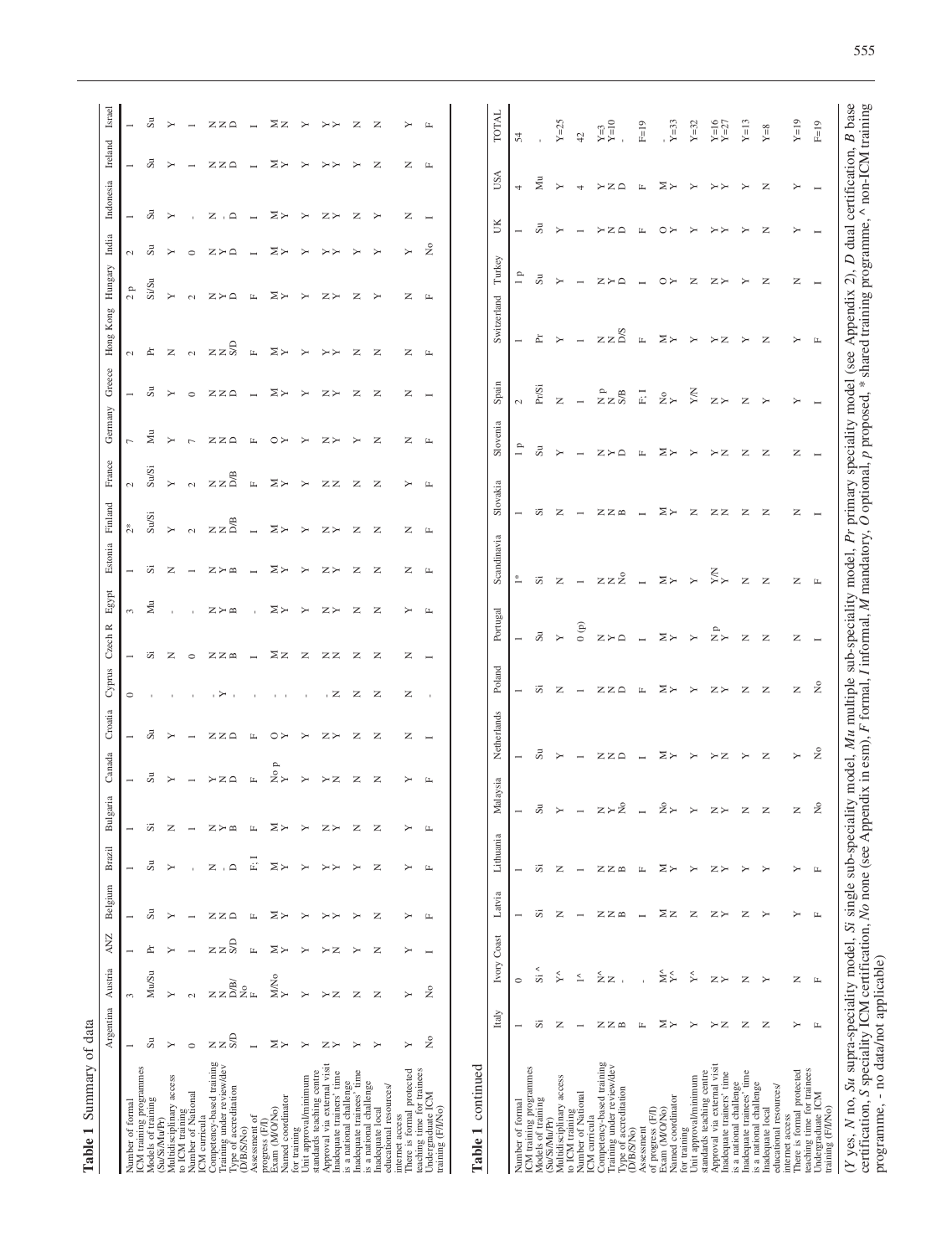common single speciality training programme which is not formally restricted to anaesthetic trainees, and could therefore be offered as a supra-speciality programme; however, the regulations and criteria for other specialities to access this programme have not yet been defined.

ICM training is mandatory for anaesthetists in these 13 countries, but of variable duration. ICM is also a mandatory element in many other anaesthesiology curricula and other base training programmes worldwide. The extent to which anaesthesia-based ICM training may be recognised as speciality ICM training varies. In Ireland, anaesthetists may undertake 12 months ICM training subject to the regulations and standards of their supraspeciality programme, but this shorter pathway allows them to practice as 'anaesthetists with a special interest in ICM', rather than specialists in ICM. In Spain, ICM is a primary (base) speciality; however, 3–12 months ICM is included as an integral part of base speciality training in anaesthesiology. This allows these anaesthetic specialists to practice ICM independently, and hence it has been included in the dataset as a formal single sub-speciality training programme.

## Multiple sub-speciality model

In 4 (11%) countries, multiple base specialities each offer a programme of ICM training (16 in all) to their own trainees. Nationally, the content, duration, and standards of ICM training vary between each base speciality with the exception of Germany.

## Primary speciality model

ICM is an independent primary speciality which can be accessed directly after undergraduate medical training in 4 (11%) countries. All except Spain offer two formal pathways for training: the ICM programme can be accessed either independently or in combination with another primary base discipline. In Switzerland the latter is recommended; although ICM can be undertaken as a primary speciality no trainees are reported to have chosen this route, preferring a supra-speciality pathway.

Multidisciplinary access is only possible if overlaps between primary programmes are acknowledged and accounted for. If they are not (e.g. Spain and Hong Kong excluding anaesthesiology and internal medicine), the trainee must re-enter specialist training, irrespective of prior learning, in order to undertake a primary ICM programme.

Undergraduate ICM training

Formal undergraduate teaching in ICM was reported by 19 (50%) countries.

### Educational processes

## Duration

All programmes define a minimum duration of ICM training (see Table 2), but there is considerable diversity, ranging from 3 months to 72 months (mode 24 months) out of a total specialist training period of 33 months to 96 months. This wide variation requires slightly deeper analysis. For example, in the Czech Republic, a minimum 4-year period of clinical practice must be undertaken before the 3-month ICM training module; thus, although this programme is the shortest, the minimum duration between basic medical registration and completion of specialist training in ICM (81 months) is higher than the group mean of 72 months.

In ten countries (26%), overlaps in the content of the base programme and the ICM programme may be recognised by allowing a proportion of training time in the one to count against the required period of training in the other.

## Quality controls

Quality assurance of ICM training is not uniform; responsibility for determining national standards of ICM training and practice is shared between government ministries, universities, and professional medical organisations, but the role and authority of each group varies between countries (See ESM, S1 and S2). Eight have formed multidisciplinary training committees which manage and regulate ICM training. Intensive care units must be formally approved as suitable for training in 32 (84%) countries; in 16 (42%) this is obtained through an external visiting programme. Minimum national criteria for approval vary, but broadly relate to unit size, bed occupancy, case mix, 24-h cover, staff skill mix, and hospital facilities.

## Educational support

Training occurs in the clinical setting in all countries. This necessary link between service and training can create difficulties: the majority of respondents (71%) reported that trainers have inadequate time to devote to teaching, and that legal limitation on hours of work for trainees produces additional challenges to providing educational activities within normal working time (34%).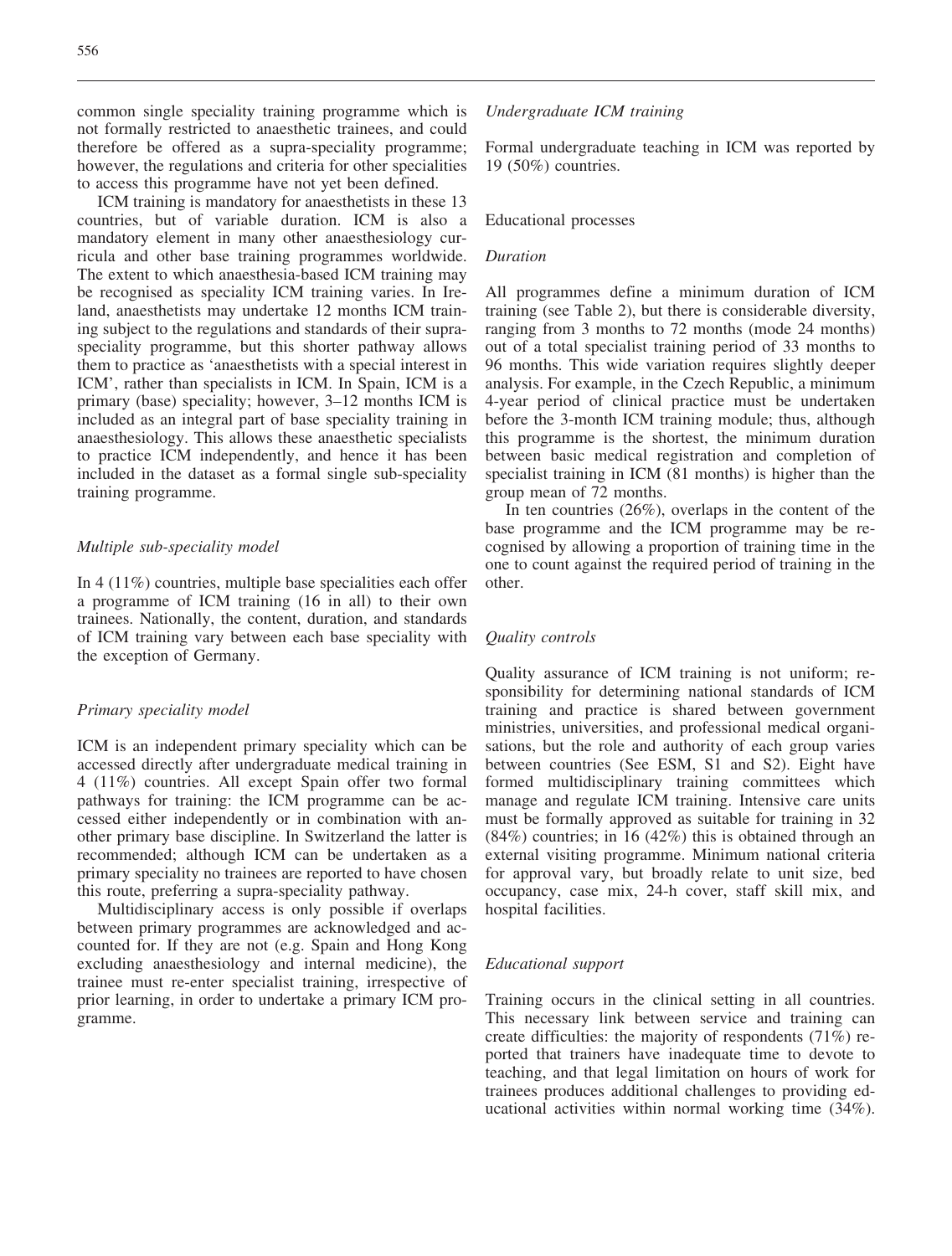# Table 2 Minimum duration of training in months

| (Base + ICM) (months)<br>(months)<br>Europe<br>Sub: Anaesthesia<br>$24 - 36$<br>60<br>72<br>Austria<br>60<br>96<br>Sub: Internal Medicine<br>36<br>60<br>36<br>96<br>Supra<br>24<br>72<br>$72\,$<br>Belgium<br>Supra<br>12<br>48<br>48<br>Single sub<br>Bulgaria<br>24<br>72<br>72<br>Croatia<br>Supra<br>3<br>33<br>81<br>Czech R<br>Single sub<br>18<br>44<br>44<br>Estonia<br>Single sub<br>24<br>96<br>96<br>Finland<br>Supra<br>30<br>Single sub*<br>84<br>84<br>24<br>Single sub<br>60<br>60<br>France<br>24<br>60<br>60<br>Supra<br>Sub: anaesthesia [1]<br>18<br>66<br>66<br>Germany<br>72<br>72<br>18<br>Sub: non-anaesthesia [6]<br>24<br>84<br>96<br>Greece<br>Supra<br>Supra $(p)$<br>24(p)<br>84 (p)<br>84 (p)<br>Hungary<br>24<br>60<br>60<br>Single sub<br>24<br>84<br>Ireland<br>84<br>Supra<br>12<br>72<br>72<br>Single sub pathway<br>78<br>90<br>24<br>Supra<br>Israel<br>18<br>48<br>48<br>Italy<br>Single sub<br>18<br>60<br>60<br>Latvia<br>Single sub<br>18<br>48<br>60<br>Lithuania<br>Single sub<br>24<br>72<br>72<br>Netherlands<br>Supra<br>24<br>72<br>72<br>Poland<br>Single sub<br>Supra<br>18<br>66<br>66<br>Portugal<br>30<br>84<br>84<br>Scandinavia<br>Single sub*<br>24<br>72<br>Single sub<br>60<br>Slovakia<br>24(p)<br>96 (p)<br>96 (p)<br>Slovenia<br>Supra $(p)$<br>60<br>60<br>60<br>Primary<br>Spain<br>$3 - 12$<br>48<br>Sub: anaesthesia<br>48<br>72<br>72<br>Switzerland<br>36<br>Primary<br>72<br>72<br>36<br>Supra pathway<br>36(p)<br>$84 - 96$ (p)<br>Turkey<br>Supra<br>84 (anaes) (p)<br>33<br>Supra<br>84<br>96<br>UK<br>World regions<br>24<br>60<br>Argentina<br>Supra<br>60<br>72<br>Aust. & NZ<br>72<br>84<br>Primary<br>$24 +$<br>96<br>108<br>Supra pathway<br>24<br><b>Brazil</b><br>Supra<br>$\overline{\phantom{a}}$<br>24<br>60<br>Canada<br>Supra<br>60<br>24<br>60<br>60<br>Sub: anaesthesia<br>Egypt<br>24<br>Sub: internal medicine<br>Sub: cardiology<br>24<br>$\overline{\phantom{0}}$<br>72<br>72<br>$72\,$<br>Hong Kong<br>Primary: anaesthesia<br>72<br>90<br>90<br>Sub-speciality pathway<br>72<br>72<br>Primary: internal medicine<br>72<br>72<br>90<br>90<br>Sub-speciality pathway<br>24<br>48<br>India<br>Supra:isccm<br>60<br>24<br>60<br>72<br>Supra: nbe<br>$18 - 24$<br>Indonesia<br>Supra<br>$\overline{\phantom{a}}$<br><b>Ivory Coast</b><br>Emergency medicine<br>12<br>$\overline{\phantom{a}}$<br>30<br>78<br>108<br>Malaysia<br>Supra<br>USA)<br>12<br>48<br>Sub: ana<br>60<br>12<br>72<br>Sub: surg<br>60<br>24<br>60<br>Sub: in med<br>60<br>12<br>72<br>72<br>Sub: pulm | Country | Programme | ICM training<br>(months) | Total specialist<br>training | Post-registration<br>to ICM specialist |
|-------------------------------------------------------------------------------------------------------------------------------------------------------------------------------------------------------------------------------------------------------------------------------------------------------------------------------------------------------------------------------------------------------------------------------------------------------------------------------------------------------------------------------------------------------------------------------------------------------------------------------------------------------------------------------------------------------------------------------------------------------------------------------------------------------------------------------------------------------------------------------------------------------------------------------------------------------------------------------------------------------------------------------------------------------------------------------------------------------------------------------------------------------------------------------------------------------------------------------------------------------------------------------------------------------------------------------------------------------------------------------------------------------------------------------------------------------------------------------------------------------------------------------------------------------------------------------------------------------------------------------------------------------------------------------------------------------------------------------------------------------------------------------------------------------------------------------------------------------------------------------------------------------------------------------------------------------------------------------------------------------------------------------------------------------------------------------------------------------------------------------------------------------------------------------------------------------------------------------------------------------------------------------------------------------------------------------------------------------------------------------------------------------------------------------------------------------------------------------------------------------------------------------------------------------------------|---------|-----------|--------------------------|------------------------------|----------------------------------------|
|                                                                                                                                                                                                                                                                                                                                                                                                                                                                                                                                                                                                                                                                                                                                                                                                                                                                                                                                                                                                                                                                                                                                                                                                                                                                                                                                                                                                                                                                                                                                                                                                                                                                                                                                                                                                                                                                                                                                                                                                                                                                                                                                                                                                                                                                                                                                                                                                                                                                                                                                                                   |         |           |                          |                              |                                        |
|                                                                                                                                                                                                                                                                                                                                                                                                                                                                                                                                                                                                                                                                                                                                                                                                                                                                                                                                                                                                                                                                                                                                                                                                                                                                                                                                                                                                                                                                                                                                                                                                                                                                                                                                                                                                                                                                                                                                                                                                                                                                                                                                                                                                                                                                                                                                                                                                                                                                                                                                                                   |         |           |                          |                              |                                        |
|                                                                                                                                                                                                                                                                                                                                                                                                                                                                                                                                                                                                                                                                                                                                                                                                                                                                                                                                                                                                                                                                                                                                                                                                                                                                                                                                                                                                                                                                                                                                                                                                                                                                                                                                                                                                                                                                                                                                                                                                                                                                                                                                                                                                                                                                                                                                                                                                                                                                                                                                                                   |         |           |                          |                              |                                        |
|                                                                                                                                                                                                                                                                                                                                                                                                                                                                                                                                                                                                                                                                                                                                                                                                                                                                                                                                                                                                                                                                                                                                                                                                                                                                                                                                                                                                                                                                                                                                                                                                                                                                                                                                                                                                                                                                                                                                                                                                                                                                                                                                                                                                                                                                                                                                                                                                                                                                                                                                                                   |         |           |                          |                              |                                        |
|                                                                                                                                                                                                                                                                                                                                                                                                                                                                                                                                                                                                                                                                                                                                                                                                                                                                                                                                                                                                                                                                                                                                                                                                                                                                                                                                                                                                                                                                                                                                                                                                                                                                                                                                                                                                                                                                                                                                                                                                                                                                                                                                                                                                                                                                                                                                                                                                                                                                                                                                                                   |         |           |                          |                              |                                        |
|                                                                                                                                                                                                                                                                                                                                                                                                                                                                                                                                                                                                                                                                                                                                                                                                                                                                                                                                                                                                                                                                                                                                                                                                                                                                                                                                                                                                                                                                                                                                                                                                                                                                                                                                                                                                                                                                                                                                                                                                                                                                                                                                                                                                                                                                                                                                                                                                                                                                                                                                                                   |         |           |                          |                              |                                        |
|                                                                                                                                                                                                                                                                                                                                                                                                                                                                                                                                                                                                                                                                                                                                                                                                                                                                                                                                                                                                                                                                                                                                                                                                                                                                                                                                                                                                                                                                                                                                                                                                                                                                                                                                                                                                                                                                                                                                                                                                                                                                                                                                                                                                                                                                                                                                                                                                                                                                                                                                                                   |         |           |                          |                              |                                        |
|                                                                                                                                                                                                                                                                                                                                                                                                                                                                                                                                                                                                                                                                                                                                                                                                                                                                                                                                                                                                                                                                                                                                                                                                                                                                                                                                                                                                                                                                                                                                                                                                                                                                                                                                                                                                                                                                                                                                                                                                                                                                                                                                                                                                                                                                                                                                                                                                                                                                                                                                                                   |         |           |                          |                              |                                        |
|                                                                                                                                                                                                                                                                                                                                                                                                                                                                                                                                                                                                                                                                                                                                                                                                                                                                                                                                                                                                                                                                                                                                                                                                                                                                                                                                                                                                                                                                                                                                                                                                                                                                                                                                                                                                                                                                                                                                                                                                                                                                                                                                                                                                                                                                                                                                                                                                                                                                                                                                                                   |         |           |                          |                              |                                        |
|                                                                                                                                                                                                                                                                                                                                                                                                                                                                                                                                                                                                                                                                                                                                                                                                                                                                                                                                                                                                                                                                                                                                                                                                                                                                                                                                                                                                                                                                                                                                                                                                                                                                                                                                                                                                                                                                                                                                                                                                                                                                                                                                                                                                                                                                                                                                                                                                                                                                                                                                                                   |         |           |                          |                              |                                        |
|                                                                                                                                                                                                                                                                                                                                                                                                                                                                                                                                                                                                                                                                                                                                                                                                                                                                                                                                                                                                                                                                                                                                                                                                                                                                                                                                                                                                                                                                                                                                                                                                                                                                                                                                                                                                                                                                                                                                                                                                                                                                                                                                                                                                                                                                                                                                                                                                                                                                                                                                                                   |         |           |                          |                              |                                        |
|                                                                                                                                                                                                                                                                                                                                                                                                                                                                                                                                                                                                                                                                                                                                                                                                                                                                                                                                                                                                                                                                                                                                                                                                                                                                                                                                                                                                                                                                                                                                                                                                                                                                                                                                                                                                                                                                                                                                                                                                                                                                                                                                                                                                                                                                                                                                                                                                                                                                                                                                                                   |         |           |                          |                              |                                        |
|                                                                                                                                                                                                                                                                                                                                                                                                                                                                                                                                                                                                                                                                                                                                                                                                                                                                                                                                                                                                                                                                                                                                                                                                                                                                                                                                                                                                                                                                                                                                                                                                                                                                                                                                                                                                                                                                                                                                                                                                                                                                                                                                                                                                                                                                                                                                                                                                                                                                                                                                                                   |         |           |                          |                              |                                        |
|                                                                                                                                                                                                                                                                                                                                                                                                                                                                                                                                                                                                                                                                                                                                                                                                                                                                                                                                                                                                                                                                                                                                                                                                                                                                                                                                                                                                                                                                                                                                                                                                                                                                                                                                                                                                                                                                                                                                                                                                                                                                                                                                                                                                                                                                                                                                                                                                                                                                                                                                                                   |         |           |                          |                              |                                        |
|                                                                                                                                                                                                                                                                                                                                                                                                                                                                                                                                                                                                                                                                                                                                                                                                                                                                                                                                                                                                                                                                                                                                                                                                                                                                                                                                                                                                                                                                                                                                                                                                                                                                                                                                                                                                                                                                                                                                                                                                                                                                                                                                                                                                                                                                                                                                                                                                                                                                                                                                                                   |         |           |                          |                              |                                        |
|                                                                                                                                                                                                                                                                                                                                                                                                                                                                                                                                                                                                                                                                                                                                                                                                                                                                                                                                                                                                                                                                                                                                                                                                                                                                                                                                                                                                                                                                                                                                                                                                                                                                                                                                                                                                                                                                                                                                                                                                                                                                                                                                                                                                                                                                                                                                                                                                                                                                                                                                                                   |         |           |                          |                              |                                        |
|                                                                                                                                                                                                                                                                                                                                                                                                                                                                                                                                                                                                                                                                                                                                                                                                                                                                                                                                                                                                                                                                                                                                                                                                                                                                                                                                                                                                                                                                                                                                                                                                                                                                                                                                                                                                                                                                                                                                                                                                                                                                                                                                                                                                                                                                                                                                                                                                                                                                                                                                                                   |         |           |                          |                              |                                        |
|                                                                                                                                                                                                                                                                                                                                                                                                                                                                                                                                                                                                                                                                                                                                                                                                                                                                                                                                                                                                                                                                                                                                                                                                                                                                                                                                                                                                                                                                                                                                                                                                                                                                                                                                                                                                                                                                                                                                                                                                                                                                                                                                                                                                                                                                                                                                                                                                                                                                                                                                                                   |         |           |                          |                              |                                        |
|                                                                                                                                                                                                                                                                                                                                                                                                                                                                                                                                                                                                                                                                                                                                                                                                                                                                                                                                                                                                                                                                                                                                                                                                                                                                                                                                                                                                                                                                                                                                                                                                                                                                                                                                                                                                                                                                                                                                                                                                                                                                                                                                                                                                                                                                                                                                                                                                                                                                                                                                                                   |         |           |                          |                              |                                        |
|                                                                                                                                                                                                                                                                                                                                                                                                                                                                                                                                                                                                                                                                                                                                                                                                                                                                                                                                                                                                                                                                                                                                                                                                                                                                                                                                                                                                                                                                                                                                                                                                                                                                                                                                                                                                                                                                                                                                                                                                                                                                                                                                                                                                                                                                                                                                                                                                                                                                                                                                                                   |         |           |                          |                              |                                        |
|                                                                                                                                                                                                                                                                                                                                                                                                                                                                                                                                                                                                                                                                                                                                                                                                                                                                                                                                                                                                                                                                                                                                                                                                                                                                                                                                                                                                                                                                                                                                                                                                                                                                                                                                                                                                                                                                                                                                                                                                                                                                                                                                                                                                                                                                                                                                                                                                                                                                                                                                                                   |         |           |                          |                              |                                        |
|                                                                                                                                                                                                                                                                                                                                                                                                                                                                                                                                                                                                                                                                                                                                                                                                                                                                                                                                                                                                                                                                                                                                                                                                                                                                                                                                                                                                                                                                                                                                                                                                                                                                                                                                                                                                                                                                                                                                                                                                                                                                                                                                                                                                                                                                                                                                                                                                                                                                                                                                                                   |         |           |                          |                              |                                        |
|                                                                                                                                                                                                                                                                                                                                                                                                                                                                                                                                                                                                                                                                                                                                                                                                                                                                                                                                                                                                                                                                                                                                                                                                                                                                                                                                                                                                                                                                                                                                                                                                                                                                                                                                                                                                                                                                                                                                                                                                                                                                                                                                                                                                                                                                                                                                                                                                                                                                                                                                                                   |         |           |                          |                              |                                        |
|                                                                                                                                                                                                                                                                                                                                                                                                                                                                                                                                                                                                                                                                                                                                                                                                                                                                                                                                                                                                                                                                                                                                                                                                                                                                                                                                                                                                                                                                                                                                                                                                                                                                                                                                                                                                                                                                                                                                                                                                                                                                                                                                                                                                                                                                                                                                                                                                                                                                                                                                                                   |         |           |                          |                              |                                        |
|                                                                                                                                                                                                                                                                                                                                                                                                                                                                                                                                                                                                                                                                                                                                                                                                                                                                                                                                                                                                                                                                                                                                                                                                                                                                                                                                                                                                                                                                                                                                                                                                                                                                                                                                                                                                                                                                                                                                                                                                                                                                                                                                                                                                                                                                                                                                                                                                                                                                                                                                                                   |         |           |                          |                              |                                        |
|                                                                                                                                                                                                                                                                                                                                                                                                                                                                                                                                                                                                                                                                                                                                                                                                                                                                                                                                                                                                                                                                                                                                                                                                                                                                                                                                                                                                                                                                                                                                                                                                                                                                                                                                                                                                                                                                                                                                                                                                                                                                                                                                                                                                                                                                                                                                                                                                                                                                                                                                                                   |         |           |                          |                              |                                        |
|                                                                                                                                                                                                                                                                                                                                                                                                                                                                                                                                                                                                                                                                                                                                                                                                                                                                                                                                                                                                                                                                                                                                                                                                                                                                                                                                                                                                                                                                                                                                                                                                                                                                                                                                                                                                                                                                                                                                                                                                                                                                                                                                                                                                                                                                                                                                                                                                                                                                                                                                                                   |         |           |                          |                              |                                        |
|                                                                                                                                                                                                                                                                                                                                                                                                                                                                                                                                                                                                                                                                                                                                                                                                                                                                                                                                                                                                                                                                                                                                                                                                                                                                                                                                                                                                                                                                                                                                                                                                                                                                                                                                                                                                                                                                                                                                                                                                                                                                                                                                                                                                                                                                                                                                                                                                                                                                                                                                                                   |         |           |                          |                              |                                        |
|                                                                                                                                                                                                                                                                                                                                                                                                                                                                                                                                                                                                                                                                                                                                                                                                                                                                                                                                                                                                                                                                                                                                                                                                                                                                                                                                                                                                                                                                                                                                                                                                                                                                                                                                                                                                                                                                                                                                                                                                                                                                                                                                                                                                                                                                                                                                                                                                                                                                                                                                                                   |         |           |                          |                              |                                        |
|                                                                                                                                                                                                                                                                                                                                                                                                                                                                                                                                                                                                                                                                                                                                                                                                                                                                                                                                                                                                                                                                                                                                                                                                                                                                                                                                                                                                                                                                                                                                                                                                                                                                                                                                                                                                                                                                                                                                                                                                                                                                                                                                                                                                                                                                                                                                                                                                                                                                                                                                                                   |         |           |                          |                              |                                        |
|                                                                                                                                                                                                                                                                                                                                                                                                                                                                                                                                                                                                                                                                                                                                                                                                                                                                                                                                                                                                                                                                                                                                                                                                                                                                                                                                                                                                                                                                                                                                                                                                                                                                                                                                                                                                                                                                                                                                                                                                                                                                                                                                                                                                                                                                                                                                                                                                                                                                                                                                                                   |         |           |                          |                              |                                        |
|                                                                                                                                                                                                                                                                                                                                                                                                                                                                                                                                                                                                                                                                                                                                                                                                                                                                                                                                                                                                                                                                                                                                                                                                                                                                                                                                                                                                                                                                                                                                                                                                                                                                                                                                                                                                                                                                                                                                                                                                                                                                                                                                                                                                                                                                                                                                                                                                                                                                                                                                                                   |         |           |                          |                              |                                        |
|                                                                                                                                                                                                                                                                                                                                                                                                                                                                                                                                                                                                                                                                                                                                                                                                                                                                                                                                                                                                                                                                                                                                                                                                                                                                                                                                                                                                                                                                                                                                                                                                                                                                                                                                                                                                                                                                                                                                                                                                                                                                                                                                                                                                                                                                                                                                                                                                                                                                                                                                                                   |         |           |                          |                              |                                        |
|                                                                                                                                                                                                                                                                                                                                                                                                                                                                                                                                                                                                                                                                                                                                                                                                                                                                                                                                                                                                                                                                                                                                                                                                                                                                                                                                                                                                                                                                                                                                                                                                                                                                                                                                                                                                                                                                                                                                                                                                                                                                                                                                                                                                                                                                                                                                                                                                                                                                                                                                                                   |         |           |                          |                              |                                        |
|                                                                                                                                                                                                                                                                                                                                                                                                                                                                                                                                                                                                                                                                                                                                                                                                                                                                                                                                                                                                                                                                                                                                                                                                                                                                                                                                                                                                                                                                                                                                                                                                                                                                                                                                                                                                                                                                                                                                                                                                                                                                                                                                                                                                                                                                                                                                                                                                                                                                                                                                                                   |         |           |                          |                              |                                        |
|                                                                                                                                                                                                                                                                                                                                                                                                                                                                                                                                                                                                                                                                                                                                                                                                                                                                                                                                                                                                                                                                                                                                                                                                                                                                                                                                                                                                                                                                                                                                                                                                                                                                                                                                                                                                                                                                                                                                                                                                                                                                                                                                                                                                                                                                                                                                                                                                                                                                                                                                                                   |         |           |                          |                              |                                        |
|                                                                                                                                                                                                                                                                                                                                                                                                                                                                                                                                                                                                                                                                                                                                                                                                                                                                                                                                                                                                                                                                                                                                                                                                                                                                                                                                                                                                                                                                                                                                                                                                                                                                                                                                                                                                                                                                                                                                                                                                                                                                                                                                                                                                                                                                                                                                                                                                                                                                                                                                                                   |         |           |                          |                              |                                        |
|                                                                                                                                                                                                                                                                                                                                                                                                                                                                                                                                                                                                                                                                                                                                                                                                                                                                                                                                                                                                                                                                                                                                                                                                                                                                                                                                                                                                                                                                                                                                                                                                                                                                                                                                                                                                                                                                                                                                                                                                                                                                                                                                                                                                                                                                                                                                                                                                                                                                                                                                                                   |         |           |                          |                              |                                        |
|                                                                                                                                                                                                                                                                                                                                                                                                                                                                                                                                                                                                                                                                                                                                                                                                                                                                                                                                                                                                                                                                                                                                                                                                                                                                                                                                                                                                                                                                                                                                                                                                                                                                                                                                                                                                                                                                                                                                                                                                                                                                                                                                                                                                                                                                                                                                                                                                                                                                                                                                                                   |         |           |                          |                              |                                        |
|                                                                                                                                                                                                                                                                                                                                                                                                                                                                                                                                                                                                                                                                                                                                                                                                                                                                                                                                                                                                                                                                                                                                                                                                                                                                                                                                                                                                                                                                                                                                                                                                                                                                                                                                                                                                                                                                                                                                                                                                                                                                                                                                                                                                                                                                                                                                                                                                                                                                                                                                                                   |         |           |                          |                              |                                        |
|                                                                                                                                                                                                                                                                                                                                                                                                                                                                                                                                                                                                                                                                                                                                                                                                                                                                                                                                                                                                                                                                                                                                                                                                                                                                                                                                                                                                                                                                                                                                                                                                                                                                                                                                                                                                                                                                                                                                                                                                                                                                                                                                                                                                                                                                                                                                                                                                                                                                                                                                                                   |         |           |                          |                              |                                        |
|                                                                                                                                                                                                                                                                                                                                                                                                                                                                                                                                                                                                                                                                                                                                                                                                                                                                                                                                                                                                                                                                                                                                                                                                                                                                                                                                                                                                                                                                                                                                                                                                                                                                                                                                                                                                                                                                                                                                                                                                                                                                                                                                                                                                                                                                                                                                                                                                                                                                                                                                                                   |         |           |                          |                              |                                        |
|                                                                                                                                                                                                                                                                                                                                                                                                                                                                                                                                                                                                                                                                                                                                                                                                                                                                                                                                                                                                                                                                                                                                                                                                                                                                                                                                                                                                                                                                                                                                                                                                                                                                                                                                                                                                                                                                                                                                                                                                                                                                                                                                                                                                                                                                                                                                                                                                                                                                                                                                                                   |         |           |                          |                              |                                        |
|                                                                                                                                                                                                                                                                                                                                                                                                                                                                                                                                                                                                                                                                                                                                                                                                                                                                                                                                                                                                                                                                                                                                                                                                                                                                                                                                                                                                                                                                                                                                                                                                                                                                                                                                                                                                                                                                                                                                                                                                                                                                                                                                                                                                                                                                                                                                                                                                                                                                                                                                                                   |         |           |                          |                              |                                        |
|                                                                                                                                                                                                                                                                                                                                                                                                                                                                                                                                                                                                                                                                                                                                                                                                                                                                                                                                                                                                                                                                                                                                                                                                                                                                                                                                                                                                                                                                                                                                                                                                                                                                                                                                                                                                                                                                                                                                                                                                                                                                                                                                                                                                                                                                                                                                                                                                                                                                                                                                                                   |         |           |                          |                              |                                        |
|                                                                                                                                                                                                                                                                                                                                                                                                                                                                                                                                                                                                                                                                                                                                                                                                                                                                                                                                                                                                                                                                                                                                                                                                                                                                                                                                                                                                                                                                                                                                                                                                                                                                                                                                                                                                                                                                                                                                                                                                                                                                                                                                                                                                                                                                                                                                                                                                                                                                                                                                                                   |         |           |                          |                              |                                        |
|                                                                                                                                                                                                                                                                                                                                                                                                                                                                                                                                                                                                                                                                                                                                                                                                                                                                                                                                                                                                                                                                                                                                                                                                                                                                                                                                                                                                                                                                                                                                                                                                                                                                                                                                                                                                                                                                                                                                                                                                                                                                                                                                                                                                                                                                                                                                                                                                                                                                                                                                                                   |         |           |                          |                              |                                        |
|                                                                                                                                                                                                                                                                                                                                                                                                                                                                                                                                                                                                                                                                                                                                                                                                                                                                                                                                                                                                                                                                                                                                                                                                                                                                                                                                                                                                                                                                                                                                                                                                                                                                                                                                                                                                                                                                                                                                                                                                                                                                                                                                                                                                                                                                                                                                                                                                                                                                                                                                                                   |         |           |                          |                              |                                        |
|                                                                                                                                                                                                                                                                                                                                                                                                                                                                                                                                                                                                                                                                                                                                                                                                                                                                                                                                                                                                                                                                                                                                                                                                                                                                                                                                                                                                                                                                                                                                                                                                                                                                                                                                                                                                                                                                                                                                                                                                                                                                                                                                                                                                                                                                                                                                                                                                                                                                                                                                                                   |         |           |                          |                              |                                        |
|                                                                                                                                                                                                                                                                                                                                                                                                                                                                                                                                                                                                                                                                                                                                                                                                                                                                                                                                                                                                                                                                                                                                                                                                                                                                                                                                                                                                                                                                                                                                                                                                                                                                                                                                                                                                                                                                                                                                                                                                                                                                                                                                                                                                                                                                                                                                                                                                                                                                                                                                                                   |         |           |                          |                              |                                        |
|                                                                                                                                                                                                                                                                                                                                                                                                                                                                                                                                                                                                                                                                                                                                                                                                                                                                                                                                                                                                                                                                                                                                                                                                                                                                                                                                                                                                                                                                                                                                                                                                                                                                                                                                                                                                                                                                                                                                                                                                                                                                                                                                                                                                                                                                                                                                                                                                                                                                                                                                                                   |         |           |                          |                              |                                        |
|                                                                                                                                                                                                                                                                                                                                                                                                                                                                                                                                                                                                                                                                                                                                                                                                                                                                                                                                                                                                                                                                                                                                                                                                                                                                                                                                                                                                                                                                                                                                                                                                                                                                                                                                                                                                                                                                                                                                                                                                                                                                                                                                                                                                                                                                                                                                                                                                                                                                                                                                                                   |         |           |                          |                              |                                        |
|                                                                                                                                                                                                                                                                                                                                                                                                                                                                                                                                                                                                                                                                                                                                                                                                                                                                                                                                                                                                                                                                                                                                                                                                                                                                                                                                                                                                                                                                                                                                                                                                                                                                                                                                                                                                                                                                                                                                                                                                                                                                                                                                                                                                                                                                                                                                                                                                                                                                                                                                                                   |         |           |                          |                              |                                        |
|                                                                                                                                                                                                                                                                                                                                                                                                                                                                                                                                                                                                                                                                                                                                                                                                                                                                                                                                                                                                                                                                                                                                                                                                                                                                                                                                                                                                                                                                                                                                                                                                                                                                                                                                                                                                                                                                                                                                                                                                                                                                                                                                                                                                                                                                                                                                                                                                                                                                                                                                                                   |         |           |                          |                              |                                        |
|                                                                                                                                                                                                                                                                                                                                                                                                                                                                                                                                                                                                                                                                                                                                                                                                                                                                                                                                                                                                                                                                                                                                                                                                                                                                                                                                                                                                                                                                                                                                                                                                                                                                                                                                                                                                                                                                                                                                                                                                                                                                                                                                                                                                                                                                                                                                                                                                                                                                                                                                                                   |         |           |                          |                              |                                        |
|                                                                                                                                                                                                                                                                                                                                                                                                                                                                                                                                                                                                                                                                                                                                                                                                                                                                                                                                                                                                                                                                                                                                                                                                                                                                                                                                                                                                                                                                                                                                                                                                                                                                                                                                                                                                                                                                                                                                                                                                                                                                                                                                                                                                                                                                                                                                                                                                                                                                                                                                                                   |         |           |                          |                              |                                        |
|                                                                                                                                                                                                                                                                                                                                                                                                                                                                                                                                                                                                                                                                                                                                                                                                                                                                                                                                                                                                                                                                                                                                                                                                                                                                                                                                                                                                                                                                                                                                                                                                                                                                                                                                                                                                                                                                                                                                                                                                                                                                                                                                                                                                                                                                                                                                                                                                                                                                                                                                                                   |         |           |                          |                              |                                        |
|                                                                                                                                                                                                                                                                                                                                                                                                                                                                                                                                                                                                                                                                                                                                                                                                                                                                                                                                                                                                                                                                                                                                                                                                                                                                                                                                                                                                                                                                                                                                                                                                                                                                                                                                                                                                                                                                                                                                                                                                                                                                                                                                                                                                                                                                                                                                                                                                                                                                                                                                                                   |         |           |                          |                              |                                        |
|                                                                                                                                                                                                                                                                                                                                                                                                                                                                                                                                                                                                                                                                                                                                                                                                                                                                                                                                                                                                                                                                                                                                                                                                                                                                                                                                                                                                                                                                                                                                                                                                                                                                                                                                                                                                                                                                                                                                                                                                                                                                                                                                                                                                                                                                                                                                                                                                                                                                                                                                                                   |         |           |                          |                              |                                        |

\* Shared training programme

p Proposed training programme

- no data available/not applicable

Pathways within the same training programme but which differ in duration are indicated in *italic* (one training programme)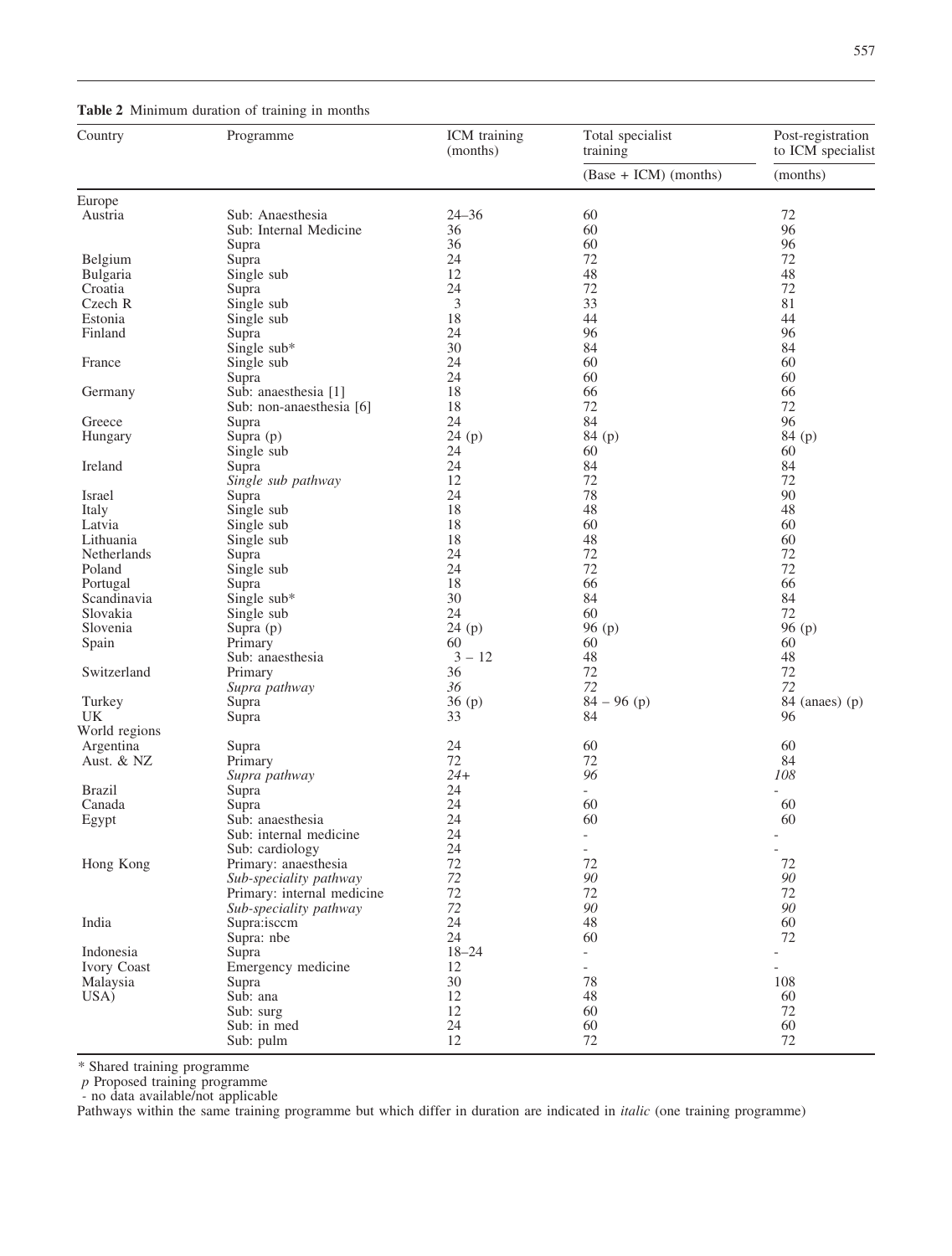Fifty percent reported that trainees do not receive formal protected teaching time each week. Local internet access was generally perceived as adequate.

## Content

The content of most (75%) training programmes is standardised nationally and formally documented within national ICM curricula, either explicitly (supra-speciality and primary speciality models), or as an integral part of base speciality programme curricula (single sub-speciality and multiple-sub speciality models). Each training programme follows its own curriculum, with the exception of Germany which has agreed a single national ICM curriculum for all programmes, which is then supplemented according to the requirements of the base speciality.

Detailed national curriculum documents were obtained for 11 programmes; all defined the knowledge and procedural skills to be acquired during training. Only five referred to attitude or behavioural elements. Overall, the content was similar to that published [2, 10, 11]. Common mandatory components were identified (See ESM, S3), but their duration was often variable or not specified and, apart from the common theme of adult ICM, the other components also varied according to base speciality. For example, in several supra-speciality programmes, anaesthetic trainees must undertake a period of internal medicine training, while conversely internists must undertake anaesthesia. Such complementary training (training in acute care outside the intensive care environment) is undertaken either as an integral component of ICM training (supra-speciality and primary models) or as a pre-requisite to entry to the ICM programme (sub-speciality models).

Some programmes identify progressive levels of ICM training: Australia and New Zealand distinguish between basic and advanced levels whilst the UK also includes intermediate level training. In the primary programmes of Switzerland and Hong Kong a minimum period of integral complementary training must be completed prior to any ICM training. No other restrictions on the order in which ICM training is undertaken were reported.

## Assessments and outcomes

A competency-based training programme which explicitly defines the outcomes of ICM training is available in the UK, Canada, and the USA and is in development in Spain (primary model programme). The UK programme was developed independently (refer to www.ibticm.org) whereas the Canadian and American programmes follow national competency frameworks for specialist training (described in [15, 16]).

Assessment of ICM training is performed in all countries but the methods by which this is undertaken vary considerably. Common to all is the necessity for successful completion of a minimum period of training to a satisfactory standard determined by the trainer.

## Assessment in the workplace

Formal assessment during clinical work is reported to be structured and documented in nineteen (50%) countries/ regions, with a further eighteen (47%) indicating that assessment is undertaken in the workplace but that the process varies according to local practice or it may not be formally documented. Assessment documents were obtained for five programmes.

### Examination

A national examination which can only be taken following completion of a minimum duration of ICM training (specified nationally) is a mandatory requirement of 39 (72%) programmes. Examination formats vary, and include multiple choice, short-answer questions or formal essays, review or research-based dissertations, oral (viva voce) examination, and assessment of clinical and practical skills; two or more of these formats are frequently combined. A common approach to the assessment of ICM training via the European Diploma of Intensive Care (EDIC) has been adopted by the Netherlands and Scandinavia (replacing their national examinations), and is under consideration by several others. Belgium, the Netherlands, and Switzerland require that a peer reviewed publication or presentation be made prior to certification.

Formal certification (accreditation) of ICM training is available in 33 (87%) countries or regions. In general, training programmes are accredited according to local ownership (i.e., the model) of ICM (see Appendix 2 and Table 1).

#### **Discussion**

This survey demonstrates that while ICM training is available in all countries with specialist medical training programmes, a common approach to training within Europe does not yet exist. Several countries share training programmes, demonstrating that collaboration across national borders is possible. Moreover, the response to this survey as the first phase of a project to develop a common training programme indicates that collaboration is perceived as beneficial.

Although we tried to access original materials where available, it was clearly not possible in a survey of this magnitude to conduct on-site evaluations of education in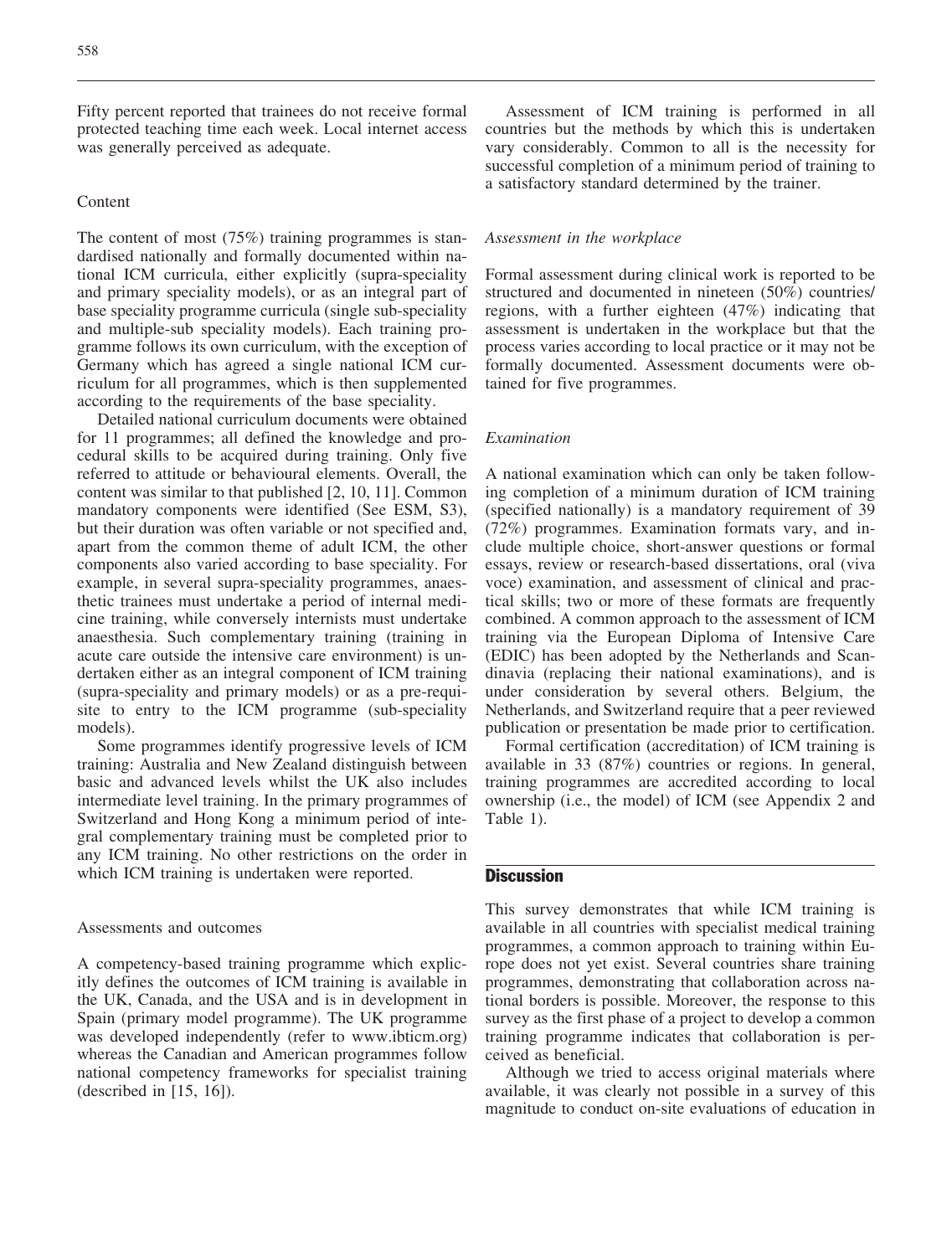practice, or examine educational outcomes. However, data was provided through iterative contacts (including several personal meetings) with national coordinators who had the explicit support of their national training organisations. Future work would be strengthened by direct observation and analysis.

Despite the diversity of existing structures for speciality training, CBT has already been successfully incorporated in supra-speciality and sub-speciality models, and will shortly be incorporated in a primary speciality model of training. This indicates that a CBT programme could be applied across all existing ICM training programmes without significantly disturbing national formats or duration of training. Importantly, all programmes permit training to be undertaken in the workplace, a fundamental requirement of competency-based training.

Duration of training or a minimum period of clinical experience is a fundamental characteristic of all ICM training programmes. A CBT programme would shift the focus from time served to competencies achieved, without necessarily requiring alteration of minimum training times. However, if a trainee had not acquired the competencies within the minimum training period, an extension in training time would be required.

The supra-speciality model explicitly values a general grounding in a base speciality. Primary speciality models for ICM acknowledge this indirectly by allocating a substantial proportion of their total training time to experience in general and acute medicine. More problematic, in terms either of equity of access or of common curricula, are the sub-speciality models. Trainees from base specialities which are not stakeholders in ICM cannot easily gain access to or formal acknowledgement of ICM training. In these circumstances progression toward a multidisciplinary common training programme may be problematic. However, failure to agree common minimum skill sets across speciality or national borders suggests a bias towards preserving territory rather than focusing on the needs of the patient and valuing professional diversity.

In developing an outcomes-based programme, the content or curriculum will also need to be identified. Much of this has already been achieved [2, 10, 11], and we did not therefore attempt to compare the content of each programme in detail. Competencies will need to be mapped to elements within existing ICM curricula (a concept we will now explore in the next phase of Co-BaTrICE), but a core curriculum would need to be made explicit, as not all elements may be included within all existing national curricula. Indeed, not all countries define and standardise the content of their programmes by means of a national curriculum. The intention would not be to impose a rigid, single European curriculum, but rather to describe internationally acceptable core elements which can be accommodated within existing programmes; these could then be supplemented where necessary to address national base speciality requirements.

Once common outcomes have been identified, the greatest impact of competency-based methods of training would be on educational processes. A common training programme would need to accommodate the learning needs of trainees with differing background skills, and provide training environments suitable for the acquisition of specific competencies. Clinical trainers would need to supplement their inherent abilities for pastoral support and evaluation of trainees with formalised educational needs assessments and workplace-based evaluation of trainees' knowledge, skills, and attitudes. Trainees would need to become responsible for self-directed learning and documentation. Adequate institutional support for ICM training would be crucial for ensuring robust outcomefocused educational processes.

The variety of current examination formats suggests that there is no ideal method of assessing educational outcomes. Countries where competency-based training has been implemented continue to use formal examination (predominantly of knowledge) as a means of enhancing the standing of the speciality and of individual practitioners. Workplace-based assessment is a familiar concept to many trainers already, but the standard and rigor of such assessments is largely unregulated: trainers will themselves need assistance with the principles and implementation of formal workplace-based assessment. Trainer workload must also be considered. However, as assessments of competence are generally made during routine clinical activities, once CBT is in place it may in fact reduce the burden on trainers.

## Conclusion

This survey has demonstrated no serious obstacles to the development of an international competency-based training programme in ICM. CBT could be introduced with minimal disturbance to existing national training structures, as it can be applied to programmes of varying structure, duration, and format. A common training programme would need to address the learning needs of trainees from differing base specialities, and define internationally acceptable common outcomes, assessment guidelines, and a core curriculum. These are the goals of the next phases of the CoBaTrICE project.

# Appendix 1: Characteristics of a competency-based training programme

### Components

- Clearly articulated competency statements
- Curriculum defined in terms of knowledge, skills, and attitudes
- Criterion-referenced assessment guidelines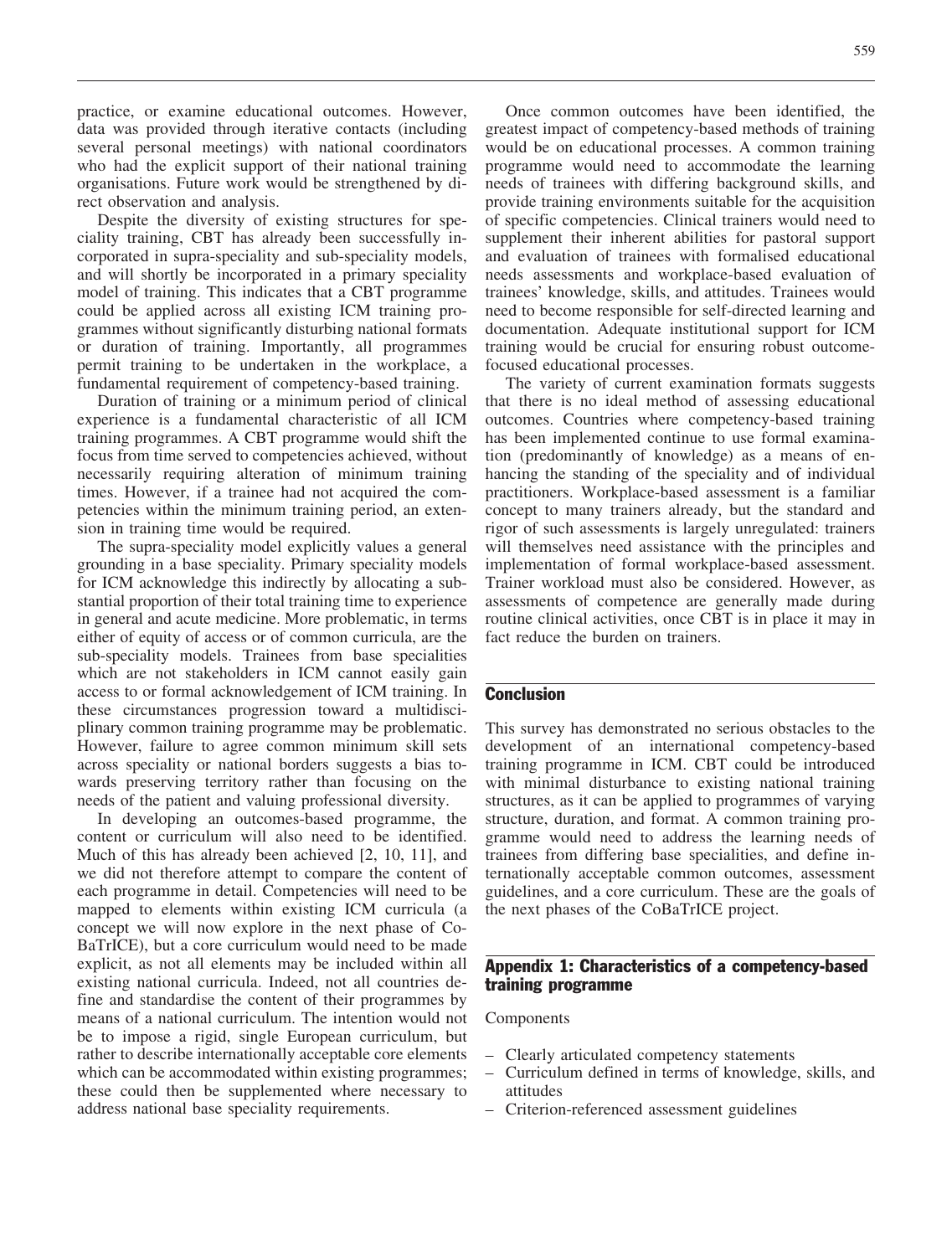– Supporting materials to assist workplace implementation (trainer/trainee)

# Characteristics

- Programme is learner-centred
- Programme directed at a specific role or setting
- Competencies are verified by expert practitioners and made public in advance
- Training is based in the workplace or similar environment
- Training integrates theory and practice
- Trainees identify their learning needs with the support of the trainer; competencies which have been attained and maintained in other programmes need not be repeated
- Teaching methods and educational processes are flexible
- Guidelines for assessing competence in the workplace include assessment criteria and conditions. The standard required for competent performance is made explicit
- Trainees progress through the programme at their own rate by demonstrating the attainment of specified competencies
- Satisfactory completion of training is based on the achievement of all specified competencies

(Derived from [17, 18, 19, 20])

# Appendix 2: Models of ICM training

Supra-speciality model

- Multidisciplinary access to a single common ICM programme during or after training in a range of base specialities
- Common national curriculum
- Dual specialist certification (accreditation) in a base speciality and in ICM. ICM specialist certification alone is not permitted

Multiple sub-speciality model

- ICM training 'owned' by multiple parent specialities access limited to trainees within the respective parent discipline
- Multidisciplinary access during or after base training
- Each speciality has its own national ICM curriculum
- Dual certification or base speciality certification which includes ICM

Single sub-speciality model

- ICM training 'owned' by one parent speciality—access limited to trainees within this speciality either during or after base training
- No multidisciplinary access
- Dual certification or base speciality certification which includes ICM

Primary speciality

- Base speciality. Access directly after undergraduate training
- Specialist certification (accreditation in ICM only)

(Adapted from [5])

# Appendix 3: Contributors

Principal authors

H. Barrett, CoBaTrICE Research nurse; J.F. Bion, CoBaTrICE Project lead.

On behalf of the CoBaTrICE Collaboration

Steering committee partners

G. Libreau; A. Augier (European Society of Intensive Care Medicine), J. Lonbay; S. Field, A. Bullock (University of Birmingham), I. Novak (Charles University), J. Askham; A. Hasman (Picker Institute Europe), A. Kari; P. Mussalo, J. Väisänen (Intensium Oy).

## National coordinators, national reporters, and deputies

A.Gallesio (Argentina); C.Krenn (Austria); J.H.Havill (Australia & New Zealand); P.Ferdinande (Belgium); D. De Backer (Belgium); E.Knobel (Brazil); I.Smilov (Bulgaria); Y Petkov (Bulgaria); D Leasa (Canada); R.Hodder (Canada); V.Gasparovic (Croatia); R.Radonic (Croatia); T.Kyprianou (Cyprus); M.Kakas (Cyprus); V.Sramek (Czech Republic); V.Cerny (Czech Republic); Y.Khater (Egypt); S.Sarapuu (Estonia); J.Starkopf (Estonia); T.Silfvast (Finland); P.Loisa (Finland); J.Chiche (France); B.Vallet (France); M.Quintel (Germany); A.Armaganidis (Greece); A.Mavrommatis (Greece); C.Gomersall (Hong Kong); G.Joynt (Hong Kong); T.Gondos (Hungary); A.Bede (Hungary); S.Iyer (India); I.Mustafa (Indonesia); B.Marsh (Ireland); D.Phelan (Ireland); P.Singer (Israel); J.Cohen (Israel); A.Gullo (Italy); G.Iapichino (Italy); Y.Yapobi (Ivory